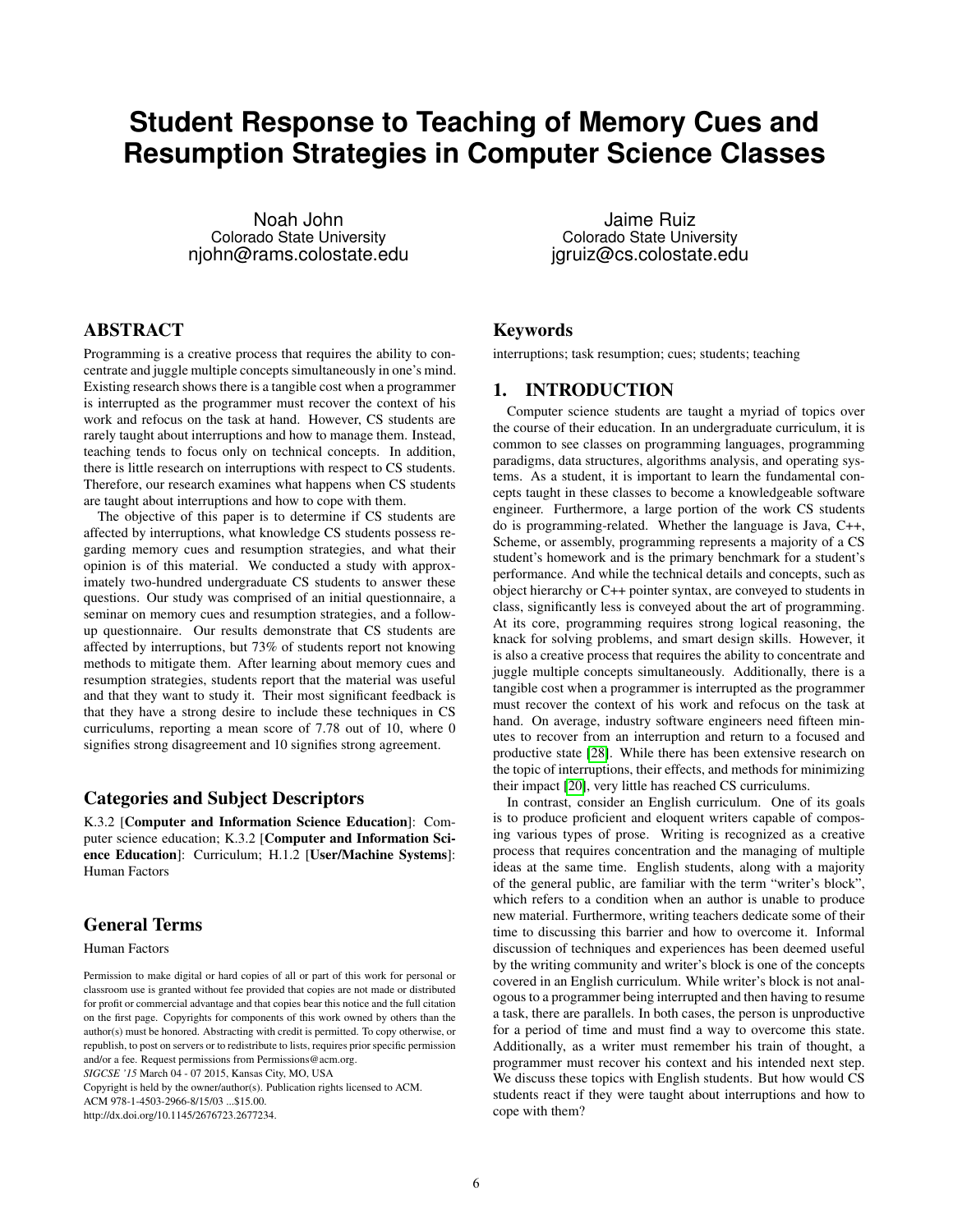The objective of this paper is to determine if CS students are affected by interruptions, what knowledge students possess regarding memory cues and resumption strategies, and what their opinion is of learning this material.

Our method consisted of conducting a study with approximately two-hundred undergraduate CS students. First, we surveyed their programming habits, their work, and their previous knowledge on memory cues and resumption strategies. Next, we gave a seminar on interruptions, memory cues, and resumption strategies to these same students. Finally, six weeks later, we conducted a follow-up survey to gather their opinions on the seminar and examine if it had any perceived effect on their work.

Our results demonstrate that CS students are affected by interruptions and that they report the same resumption lag as industry engineers. We also see that 73% of students report not knowing about memory cues and resumption strategies. Finally, we find that students believe the material is useful and have a strong desire to learn these techniques.

#### 2. BACKGROUND

There has been extensive research examining the effects of interruptions on productivity. A critical and foundational paper was published by McFarlane and Latorella [\[22\]](#page-5-2) which thoroughly reviewed existing literature to argue its fundamental place in HCI research and how vitally important it is to understand interruptions and their effects as technology continues to evolve. They began by analyzing three application domains to show the necessity for considering interruptions in informed design decisions. They continued by summarizing their respective research that formalized and categorized interruptions with respect to tasks and summarizing their respective research into managing interruptions. They ultimately concluded with a discussion of existing strategies for mitigating the cost of interruptions and proposed that UI design was the most promising strategy, hence the importance of interruption research in HCI. Generally, research falls into four areas: interruption cost and effects, reasons for interruptions, interruption recovery, and coordinating interruptions. These four areas are summarized below.

#### 2.1 Interuption cost and effects

One area of research has centered on the cost and effects of interrupting a person performing a task. Adamczyk and Bailey [\[1\]](#page-5-3) conducted a user study to determine which are the least costly moments to interrupt someone's task. Hodgetts and Jones [\[12\]](#page-5-4) [\[11\]](#page-5-5) studied the effect of interruptions during different points in a problemsolving process. One objective is to leverage these findings to inform the design of an attention manager system [\[1\]](#page-5-3). Robertson *et al.* [\[26\]](#page-5-6) studied the effects of *immediate-style* interruptions and *negotiated-style* interruptions on users debugging spreadsheet errors. Immediate-style interruptions are interruptions that require user action. Conversely, negotiated-style interruptions were defined in McFarlane's classification of interruptions [\[21\]](#page-5-7) as interruptions that inform the user of a pending message but do not force them to acknowledge it immediately. Comparing the two styles, Robertson *et al.* found that negotiated-style were more effective.

Iqbal and Bailey [\[13\]](#page-5-8) identified concepts from cognitive psychology that could be used to estimate the Cost of Interruption (COI) and Salvucci *et al.* [\[27\]](#page-5-9) proposed a theoretical framework for defining the states of a multitasking continuum which included the states of interruption and resumption. Marulanda-Carter and Jackson [\[19\]](#page-5-10) studied e-mail usage in a large international car rental company, measuring how e-mail interruptions affected productivity and the prevalence of e-mail addiction.

# 2.2 Reasons for interruptions

Some researchers have studied the reason for interruptions by observing the behaviors of people in an office and noting interruptions and their motivations. Czerwinski *et al.* [\[4\]](#page-5-11) conducted a diary study of eleven experienced office software users and found that "returned-to" tasks were most difficult to switch to, required the most time to complete, and experienced the most interruptions (due to the task length). Szóstek and Markopoulos [\[28\]](#page-5-0) observed the behaviors of people in an office and noted interruptions and their motivations. The study focused on face-to-face communication and highlighted factors such as urgency, employee hierarchy, and perceived availability.

Harr and Kaptelinin [\[8\]](#page-5-12) thoroughly summarized existing research of interruptions and underlined the lack of attention paid to the social component of interruptions and the various dynamics that are in play. The paper identified four variables that affected the likelihood of an interruption occurring and proposed four related "ripple effects" that add additional cost to an individual interruption. In follow-up work, Harr and Kaptelinin [\[9\]](#page-5-13) verified the effect of social context in a person's decision to interrupt someone else.

Jett and George [\[15\]](#page-5-14) defined four types of interruption: intrusion, break, distraction, and discrepancy and detailed the positive and negative consequences for the interrupted person. Jin and Dabbish [\[16\]](#page-5-15) defined a typology for self-interruptions. They ultimately identified seven types of self-interruption: adjustment, break, inquiry, recollection, routine, trigger, and wait. For each type, he observed their effects and duration.

#### 2.3 Interruption recovery

Another area of research has been how one recovers from an interruption. Altmann and Trafton [\[2\]](#page-5-16) studied the recovery process of users that were interrupted during the course of playing a computer strategy game and Jackson *et al.* [\[14\]](#page-5-17) looked at the recovery time for e-mail interruptions of users of Microsoft Outlook in a software company.

There have been GUI prototypes that attempted to intelligently alert and interrupt the user (where the software itself has to interrupt the user) while assisting the user in quickly resuming his previous task after dealing with the interruption [\[6\]](#page-5-18) and a prototype program that helps users organize related items on the Windows taskbar [\[4\]](#page-5-11).

Parnin and DeLine [\[24\]](#page-5-19) conducted a survey of software engineers to compile a list of cues that programmers use to resume a task that had been interrupted and then tested the usefulness of three memory cues: note-taking, a content timeline, and a degree-ofinterest (DOI) treeview. In follow-up research, Parnin and Rugaber [\[25\]](#page-5-20) looked at the techniques and strategies programmers use to resume an interrupted task.

#### 2.4 Coordinating interruptions

The notion of coordinating interruptions is rooted to research done by Latorella [\[17\]](#page-5-21) and McFarlane [\[20\]](#page-5-1) where "coordinating interruption" was defined as the method one takes in interrupting someone's task. McFarlane [\[20\]](#page-5-1) empirically evaluated four methods (immediate, negotiated, mediated, and scheduled) for coordinating interruptions and its results suggested that a method's effectiveness depended on the nature of the task being interrupted. He then built on this paper to evaluate four UI design solutions for coordinating interruptions [\[21\]](#page-5-7).

Gievska *et al.* [\[7\]](#page-5-22) looked at computer-mediated coordination and conducted an experiment that compared the performance of users that were interrupted randomly to that of users that were interrupted strategically using an interruption mediator. This paper established that workers were less distracted, were less annoyed, and found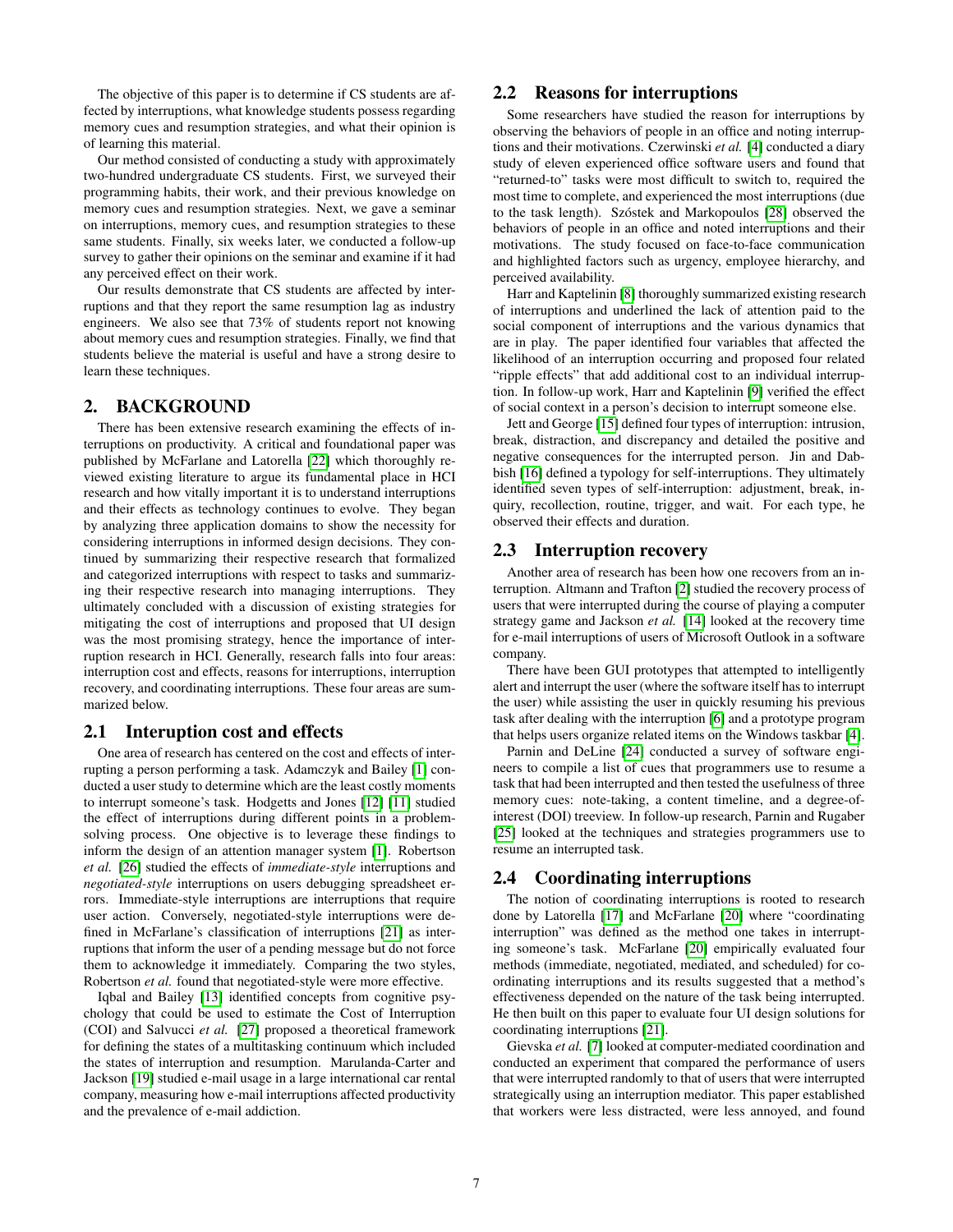their work more manageable with mediated interruptions. Also, Kern *et al.* [\[18\]](#page-5-23) had their study participants rank the personal and social disturbance level of various interruptions in differing environments. He then experimented with sensors to evaluate a person's personal and social interruptability and achieved a 98.1% recognition score for social interruptability. Palanque *et al.* [\[23\]](#page-5-24) analyzed interruptions using model-based analytical techniques that could be used in designing interruption-tolerant systems.

#### 2.5 Specialized interruption research

In parallel to the topics already mentioned, in should be noted that a significant portion of research into interruptions focuses on two disciplines: software engineering [\[3\]](#page-5-25) [\[24\]](#page-5-19) [\[25\]](#page-5-20) [\[26\]](#page-5-6) [\[29\]](#page-5-26) and e-mail usage [\[14\]](#page-5-17) [\[19\]](#page-5-10).

We were unable to find research that investigated the resumption lag of CS students or the effect of teaching them about interruptions. This formed the basis of our motivation to pursue this study.

## <span id="page-2-2"></span>3. METHOD

Our research goal was to examine the effects on college students of presenting them instruction on interruptions, memory cues, and resumption strategies. More specifically, our objective was to support the following hypotheses:

- H1 College students are affected by interruptions and have the same resumption lag as industry software engineers.
- H2 College students' knowledge of memory cues and resumption strategies is limited.
- H3 College students react favorably to being taught memory cues and resumption strategies in CS courses and believe they should be included in a college curriculum.
	- H3a The student's age will affect the student's response to being taught these topics.
	- H3b The student's programming experience will affect the student's response to being taught these topics.
	- H3c The student's years in college will affect the student's response to being taught these topics.
	- H3d The student's previous knowledge of memory cues and resumption strategies will affect the student's response to being taught these topics.
	- H3e College students will report that learning memory cues and resumption strategies benefited them outside of CS courses.

To accomplish this, the study had three components: an initial survey, a seminar on memory cues and resumption strategies, and a follow-up survey. The study involved 198 undergraduate CS students attending a public university. Their ages ranged from 18 to 39, their experience in programming ranged from a few months to ten years, and their college experience ranged from one semester to eight years. They were not compensated for participating.

The surveys and seminar were given to five different computer courses: one freshman-level course, one sophomore-level course, one junior-level course, and two senior-level courses. The first survey and seminar were given in the middle of the semester. The follow-up survey was given at the end of the semester, roughly six weeks later.

## 3.1 The initial questionnaire

The first questionnaire was given in the middle of the semester and consisted of 18 questions. Students completed the survey in 5 to 10 minutes. The survey gathered three types of data: background information on the student, how they worked on their assignments, and their prior knowledge of memory cues and resumption strategies. Once the questionnaires were completed, the seminar started.

#### 3.2 The seminar on memory cues and resumption strategies

There was a seminar held during the lecture period of five different classes. The format was lecture-based, students were encouraged to interrupt with questions, and a white board was heavily used by the instructor. All seminars covered the same material and lasted 25 to 30 minutes depending on the number of student questions. The material was presented in the following order: Effects of Interruptions, Memory Cues and Resumption Strategies, Notion of a Brain Dump, Resisting to Coordinate Interruptions Immediately [\[20\]](#page-5-1), Note Taking, Code Commenting, Window Arrangement, Roadblock Cues [\[25\]](#page-5-20), Selective Suspension [\[10\]](#page-5-27), and Concept Maps.<sup>[1](#page-2-0)</sup>

#### 3.3 The follow-up questionnaire

The second survey was given six weeks after the seminar. The survey consisted of two parts. Part one was comprised of six continuous rating scale questions. The first three questions had "highly not useful" on the left and "highly useful" on the right. The final three questions had "strongly disagree" on the left and "strongly agree" to the right. Participants were asked to mark a vertical line through a horizontal line scale to indicate their opinion for each of the six statements. We codified their answers by measurement, which gave us real numbers on the continuous interval [0, 10]. Figure [1](#page-2-1) shows one of the questions. The statements centered on the seminar's effect on students. More details can be found in the subsequent section. The second part of the questionnaire asked for details about the effect of the seminar. It also contained two questions which were identical to questions from the initial questionnaire and asked students about their start and resumption lag times. Space was also provided to allow participants to leave additional comments.



<span id="page-2-1"></span>Figure 1: Example of continuous rating scale question from follow-up questionnaire.

## 4. RESULTS

The goal of this section is to support or reject the hypotheses defined in section [3](#page-2-2) by presenting the results of the two questionnaires.

## 4.1 H1 - College students are affected by interruptions and have the same resumption lag as industry software engineers.

Students reported a mean resumption lag of 15.12 minutes (SD: 12.72). This is consistent with the fifteen minutes cited by industry software engineers in studies by DeMarco and Lister [\[5\]](#page-5-28) and Solingen *et al.* [\[29\]](#page-5-26). Students were also asked what caused a session of work to be productive or unproductive. Table [1](#page-3-0) shows a coalesced summary of student responses.

<span id="page-2-0"></span><sup>1</sup>Full description of seminar: http://noahjohn.us/research/memcues.html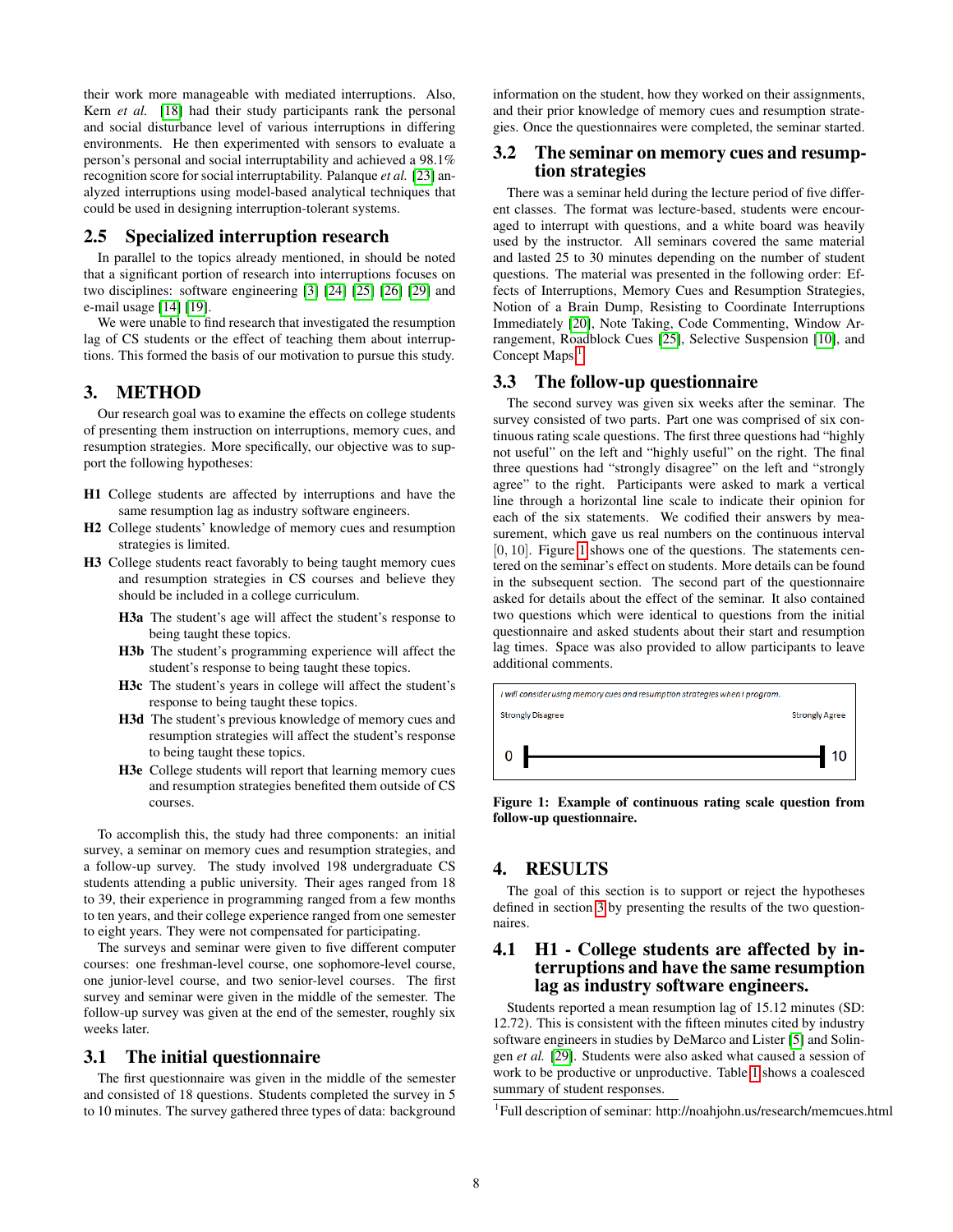| <b>Student Response</b>          | %   |
|----------------------------------|-----|
| distractions                     | 25% |
| understanding/clear requirements | 24% |
| state of mind/mood               | 10% |
| focus                            | 9%  |
| time                             | 6%  |
| fatigue                          | 5%  |

#### <span id="page-3-0"></span>Table 1: Top contributors to productive/unproductive work for CS students.

The two most mentioned factors that affected productivity were distractions (25%) and understanding/clear requirements (24%). Distractions were primarily related to environment, which included noise, other people, and non-work technology. These factors were described by students in their feedback.

P76 *"Productive: no distraction from classmates/social media."* P85 *"[affected by] distractions/loud talking in the computer lab."* P119 *"If I don't have interruptions, I will be productive."*

We were encouraged by the comments on distractions because in many of the examples cited, the distraction was synonymous with a type of interruption and the seminar would directly deal with this topic. This provided evidence that CS students are affected by interruptions while doing their assignments. While this was expected, we felt it was important to have supporting feedback from students.

# 4.2 H2 - College students' knowledge of memory cues and resumption strategies is limited.

Nearly three-fourths (73%) of students reported not knowing memory cues or resumption strategies. Of the 27% that heard of these techniques, 42% said they learned about them in a psychology class and 14% did not remember where they learned about them. No student cited a CS class as a source for learning memory cues.

We also asked if they did anything prior to stepping away from an assignment that helped them refocus more quickly when they returned to work, which could indicate if they implicitly used memory cues and resumption strategies. The most common response (48%) was "no". The second most common response (27%) was that they left comments for themselves.

## 4.3 H3 - College students react favorably to being taught memory cues and resumption strategies in CS courses and believe they should be included in a college curriculum.

Part one of the follow-up questionnaire contained six continuous rating scale questions. For the first three questions (FQ1-3), 0 implied "highly not useful" and 10 implied "highly useful", and for the last three (FQ4-6), 0 implied "strongly disagree" and 10 implied "strongly agree". Table [2](#page-3-1) contains a summary of student answers and Figure [2](#page-3-2) displays a boxplot for their answers.

Students found the seminar useful (M: 6.24 SD: 2.04) and applicable to their programming assignments (M: 6.27 SD: 2.24). Students elaborated on these positions with their comments:

- P17 *"I sometimes leave an assignment without finishing it, so it is helpful to create ways to jumpstart the work when I return."*
- P18 *"[The techniques I learned] helped me reduce the time it took to get back into working after a break or interruption."*

| Statement                                       | Mean | Median | <b>SD</b> |
|-------------------------------------------------|------|--------|-----------|
| I found the information in the memory cues      | 6.24 | 6.50   | 2.04      |
| seminar to be (FQ1)                             |      |        |           |
| For my programming assignments, I found the     | 6.27 | 6.5    | 2.24      |
| information in the memory cues seminar to       |      |        |           |
| be $(FO2)$                                      |      |        |           |
| For my non-CS assignments, I found the          | 4.86 | 5.00   | 2.28      |
| information in the memory cues seminar to       |      |        |           |
| be $(FO3)$                                      |      |        |           |
| I will consider using memory cues and           | 7.41 | 7.75   | 2.02      |
| resumption strategies when I program. (FQ4)     |      |        |           |
| I think memory cues and resumption strategies   | 7.78 | 8.00   | 1.93      |
| should be presented to CS students at some      |      |        |           |
| point of their curriculum. (FQ5)                |      |        |           |
| I am interested in learning more about memory   | 6.34 | 6.53   | 2.40      |
| cues, resumption strategies, or similar topics. |      |        |           |
| (FO <sub>6</sub> )                              |      |        |           |

<span id="page-3-1"></span>Table 2: Summary of answers to part one of the follow-up questionnaire.



<span id="page-3-2"></span>Figure 2: Blox plot of follow-up answers

More strongly, students said they would consider using the techniques (M: 7.41, SD: 2.02) and were highly in favor of teaching memory cues (M: 7.78, SD: 1.93). As one student articulated in his feedback:

P163 *"Seriously, try to get this stuff embedded in the CS courses. It is very important to be aware of this stuff."*

Also, they wanted to learn more about the subject (M: 6.34, SD: 2.40). For example, one student wrote:

P176 *"I'd like to know more about this topic; [I] wish it was covered in some CS course."*

Part two of the follow-up questionnaire focused on the seminar's effect and its answers are summarized in Table [3.](#page-3-3)

| <b>Ouestion</b>                                                               | Yes | N <sub>0</sub> |
|-------------------------------------------------------------------------------|-----|----------------|
| Did the seminar change the way you think about $\vert$ 57% $\vert$ 43%        |     |                |
| programming?                                                                  |     |                |
| Did you do anything differently during recent $\vert$ 43% $\vert$ 57% $\vert$ |     |                |
| programming assignments?                                                      |     |                |

#### <span id="page-3-3"></span>Table 3: Summary of answers to part two of the follow-up questionnaire.

The 57% of students that cited a difference in thinking were asked to elaborate and provide an example. Here is a sample of what the students said: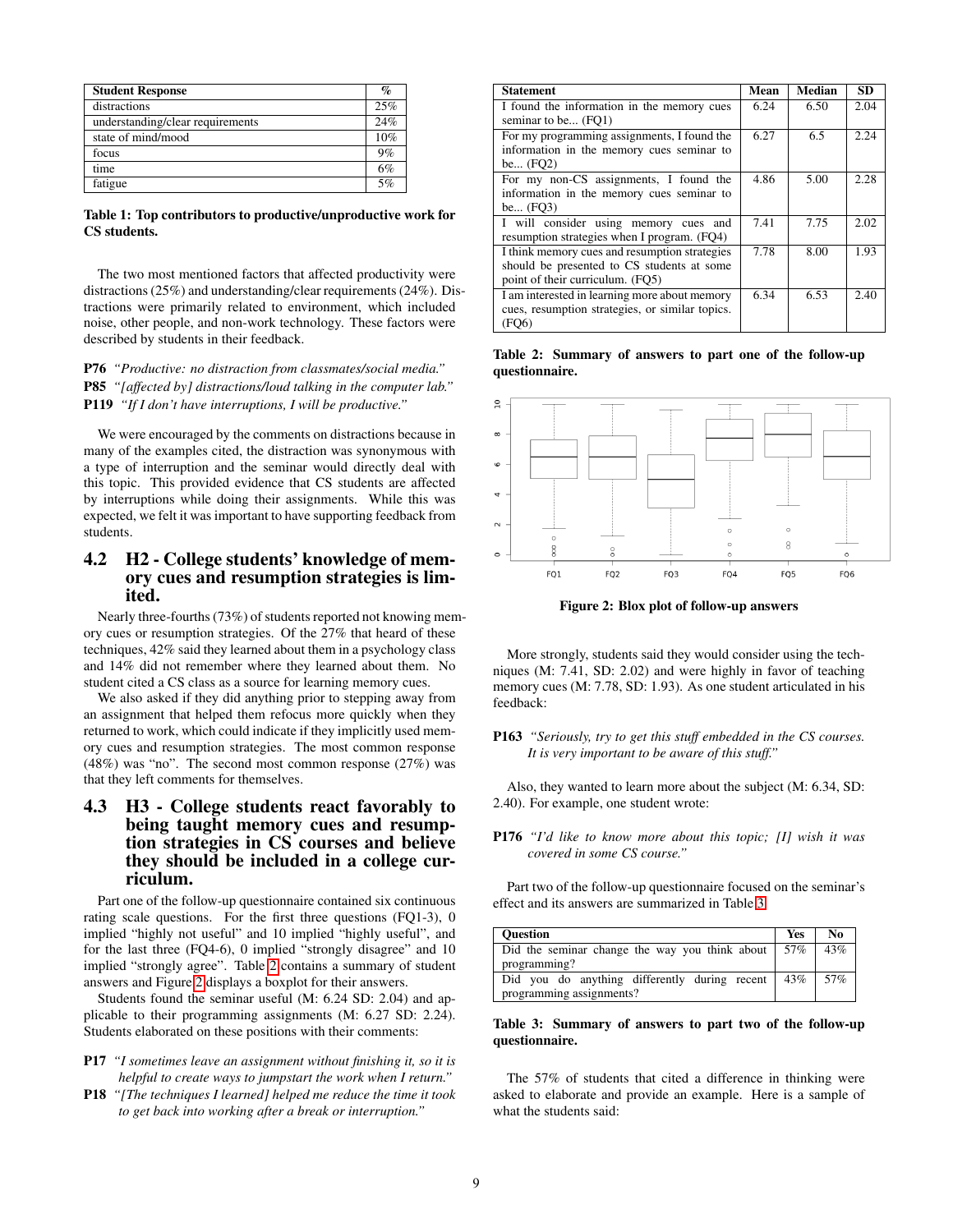- P126 *"I always write a note to myself in my program now when I find a stopping place. This helps me resume my original thought process and helps the way I think about programming."*
- P95 *"[The seminar] made me aware of the pitfalls of memory and productivity."*

While 57% of students stated they did nothing differently in their recent assignments, 5% of students mentioned their assignments were too short and/or easy to warrant using the cues and recognized their usefulness in the future with more complex assignments. As one student reported:

P66 *"It's [the seminar's topics] good stuff but I didn't use it this semester because the assignments weren't that hard. I'm sure I will next semester."*

Exploring the sub-hypotheses (H3a-H3e), Welch Two Sample ttests were conducted on the six continuous rating scale questions (FQ1-FQ6) to determine if there was a difference between students that reported prior knowledge of memory cues and resumption strategies and students that did not report prior knowledge. Tests on FQ1 ( $p < 0.05$ ), FQ2 ( $p < 0.01$ ), and FQ4 ( $p < 0.10$ ) showed statistically significant differences, which provided some support to H3d.

However, not all hypotheses were supported. Students did not report a noticable benefit to the seminar outside of CS courses (H3e) (M: 4.86, SD: 2.28). Analysis of variance was conducted to examine the effect of age (H3a), years in college (H3c), and programming experience (H3b) on FQ1-FQ6. Results showed no significant difference among different values of the dependent variable  $(p > 0.10)$ . The only exception was an effect of programming experience on FQ5 ( $p < 0.05$ ). However, post-hoc analysis with Tukey's HSD correction showed no distinguishable differences among different values of the dependent variable. Hence, our study did not demonstrate results that supported H3a, H3b, H3c, or H3e.

# 5. DISCUSSION

By showing that college students are affected by interruptions in similar ways to industry software engineers (H1), we were able to extend findings of previous research [\[5\]](#page-5-28)[\[29\]](#page-5-26). Students' average resumption lag was 15.12 minutes, which is consistent with the fifteen minutes industry software engineers reported.

In addition, we believe the feedback from the 198 students was meaningful and consistent. Respondents generally provided fair amounts of information on the questionnaires as evidenced by their feedback. Consistency was demonstrated by their answers. For example, in the initial survey, we included two questions that were intended to ask the same thing and only differ in wording. In one question, we asked what was the average length of time of a productive sitting for the student. In the other, we asked how long the student was able to "stay in the zone". We performed a Welch Two Sample *t*-test on the results of the former (M: 2.40, SD: 1.34) and the latter (M: 2.60, SD: 3.43) and found they were indistinguishable ( $p > 0.50$ ).

Students of all ages and experiences are of the strong opinion (M: 7.78, SD: 1.93) that this material should be part of their undergraduate CS curriculum. Furthermore, 57% changed the way they thought about programming as a result of the seminar and 43% did things differently. Additionally, a few more mentioned they would have done something new if their assignments were more challenging. These results tell us that college students react favorably to being taught memory cues and resumption strategies in CS courses and believe they should be included in a college curriculum (H3).

We expected the student's age, years in college, and programming experience to affect the student's response to being taught memory cues and resumption strategies (H3a, H3b, H3c). However, none of these factors affected students' responses significantly. The significant difference was between students with and without prior knowledge of memory cues and resumption strategies (H3d), where the quarter of students with prior knowledge finding the seminar less useful, yet they agreed that the material should be taught.

We also thought students would report a benefit to learning about memory cues and resumption strategies that extended to non-CS courses (H3e). However, our results showed that students were neutral, at best, to that statement.

While other disciplines, namely Psychology, touch on memory cues and resumption strategies, CS teachers in universities cannot rely on students being exposed to these subjects, as shown by the results to H2. Therefore, there is a clear knowledge gap that many CS students have. And, according to their feedback (H3), they desire to fill this gap and learn more.

Finally, we believe another takeaway is that while roughly half of students already intuitively utilized memory cues to some degree, typically in the form of code comments, the seminar reinforced those habits and encouraged students to take more steps to help reduce their resumption lag. As one student wrote:

P181 *"I've been doing something similar [to what was taught in the seminar], but this made it more concrete. I'd like to learn more."*

#### 5.1 Limitations

In this section, we remark on limitations and possible counterarguments to our work.

First, we have not established to what extent memory cues and resumption strategies should be taught, only that students believed that they should be taught. Readers can use the description of the seminar in the method section to see what material was covered, but this is not intended to be a definitive guide of what CS teachers should adopt. Again, our objective was to show that teaching students about interruptions, memory cues, and resumption strategies is welcomed by students, not how it should be done in the classroom.

Secondly, our participants came from the same university. However, our institution is similar to other public state universities. While we believe there was sufficient diversity among our participants, we intend to conduct a second study across multiple education institutions.

Thirdly, students might have been biased to provide positive feedback because they interpreted positive feedback as being helpful. This occurred to the authors at the outset of the study, and clear verbal instructions were emphasized to the participants to be honest and that there were no right answers. Additionally, the course instructors reiterated to their classes that no favoritism or reward would be given to those who participated in the study.

## 6. FUTURE WORK

A natural progression of this research would be to establish what topics are the most valuable to cover with respect to interruptions, memory cues, and resumption strategies. While our seminar was well-received by students, we have no way of knowing if the seminar could be improved and to what extent material should be covered. Hence, we envision a new study to determine which topics